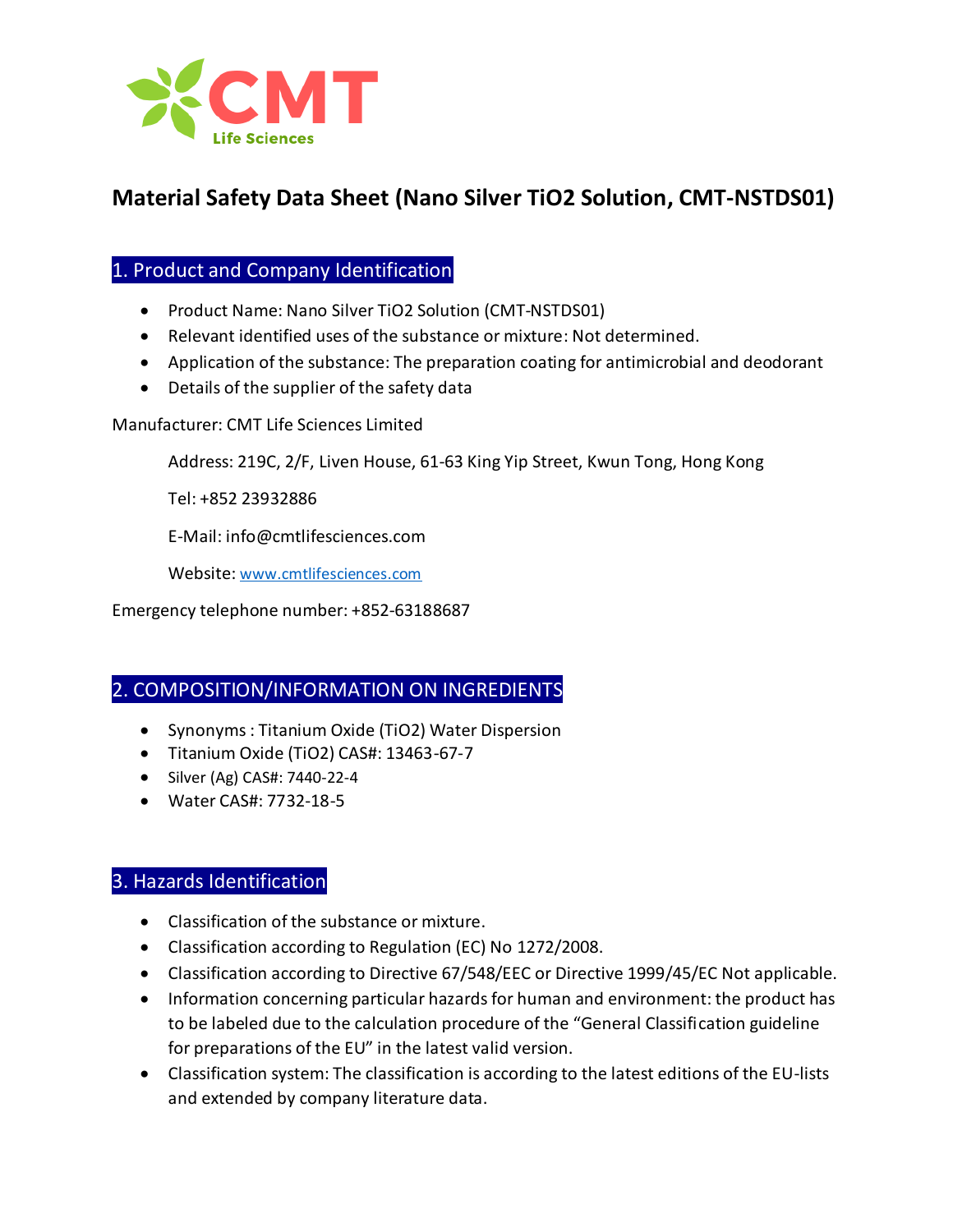

- Labeling according to Regulation (EC) No 1272/2008: Void
- Hazard pictograms: Void
- Principal hazards: Harmless to human under ordinary use
- Specific risks: None
- Labeling: None

### 4. Composition / Information on Ingredients

- Chemical characterization: Mixtures
- Description: Preparation of modified hybrid materials in aqueous solution for antimicrobial and deodorant coating.
- Dangerous components: Void
- Additional information: For the wording of the listed risk phrases refer to section 16.

# 5. First Aid Measures

- General information: No special measures required.
- Emergency and First Aid Procedures:
	- o After skin contact: Immediately rinse with water.
	- $\circ$  After eye contact: Rinse opened eye for several minutes under running water. If symptoms persist, consult a doctor immediately.
	- o After inhalation: Supply fresh air; consult doctor in case of complaints.
	- o After swallowing: Rinse out mouth and then drink plenty of water. Do not induce vomiting, call for medical help immediately.
	- o A person vomiting while laying on their back should be turned onto their side. If victim is vomiting, bring head in low position (increased danger of aspiration).
- Information for doctor:
	- o Most important symptoms and effects, both acute and delayed: No further relevant information available.
	- $\circ$  Indication of any immediate medical attention and special treatment needed: No further relevant information available.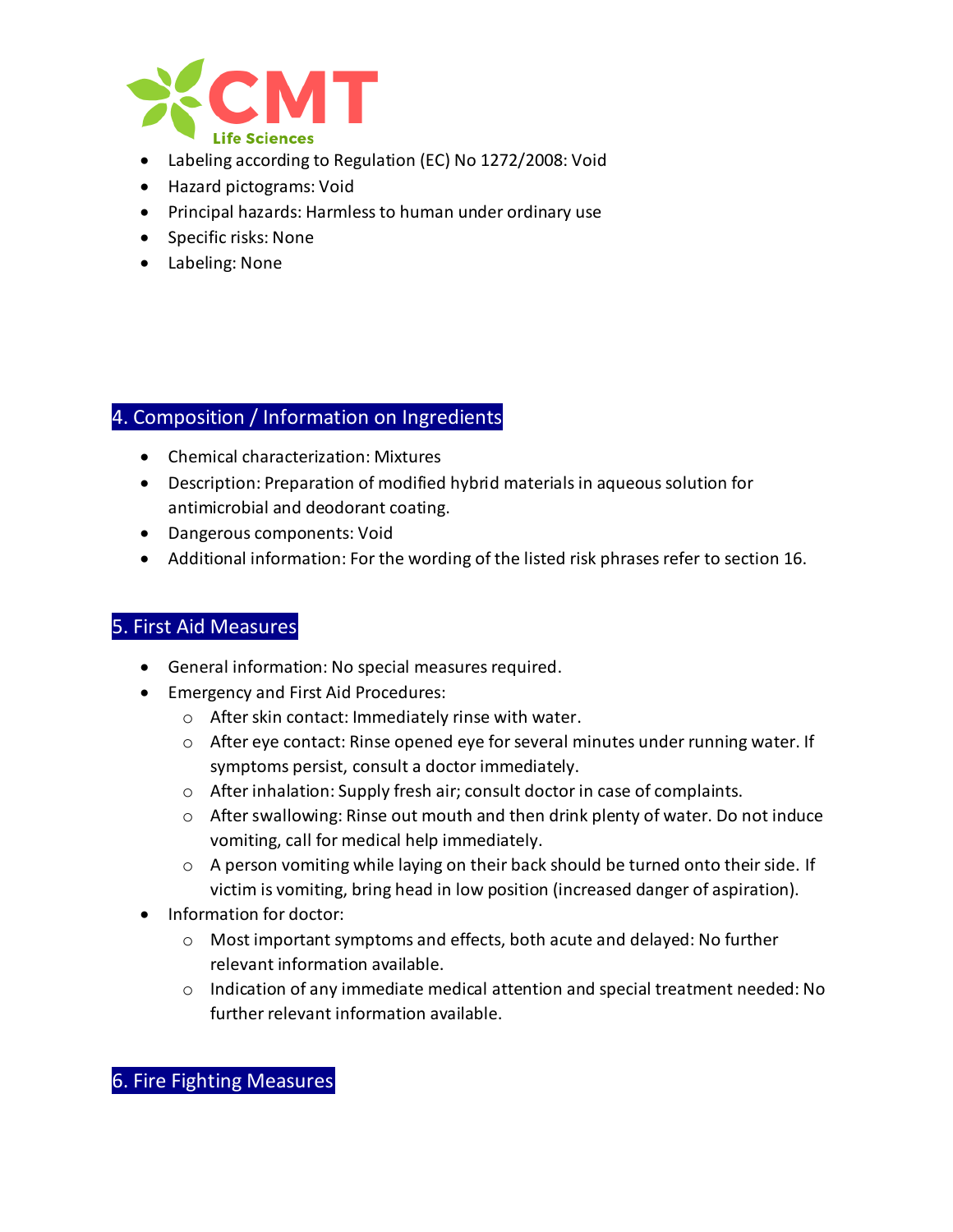

- Suitable Extinguishing Media: Water
- Special Exposure Hazards: None
- Special Extinguishing Procedure: None
- Special Protection Equipment: No special measures required.

#### 7. Accidental Release Measures

- Personal Protection: Wear water-proof disposable gloves.
- Environmental Protection: Do not allow product to reach sewage system or ground water.
- Do not allow to penetrate the ground and soil.
- Methods and material for containment and cleaning up: Absorb with liquid-binding material (sand, diatomite, acid binders sawdust).

#### 8. Handling and Storage

- Handling Precaution: No special measures demands.
- Information about fire and explosion protection: The product is not flammable.
- Storage precaution/conditions: store in a cool place. Suitable storage temperature is 15  $\approx$  25 C.
- Information about storage in one common storage facility. Only the same material class should be stored together. Storing together with the following materials is forbidden:
	- $\circ$  Medicaments, food and feeds including additives. Infectious, radioactive and explosive materials.

# 9. Exposure Controls and Personal Protection

- Arrangement of the workplace: Ventilate condition to control the concentration of vapor.
- Personal protection: Wear water proof gloves and wear goggles to protect eyes.

### 10. Physical and Chemical Properties

- Appearance **Transparent with light orange liquid solution**
- Color Light orange
- Odor Without or based on the solvent
- PH Value  $4.5 7$ 
	-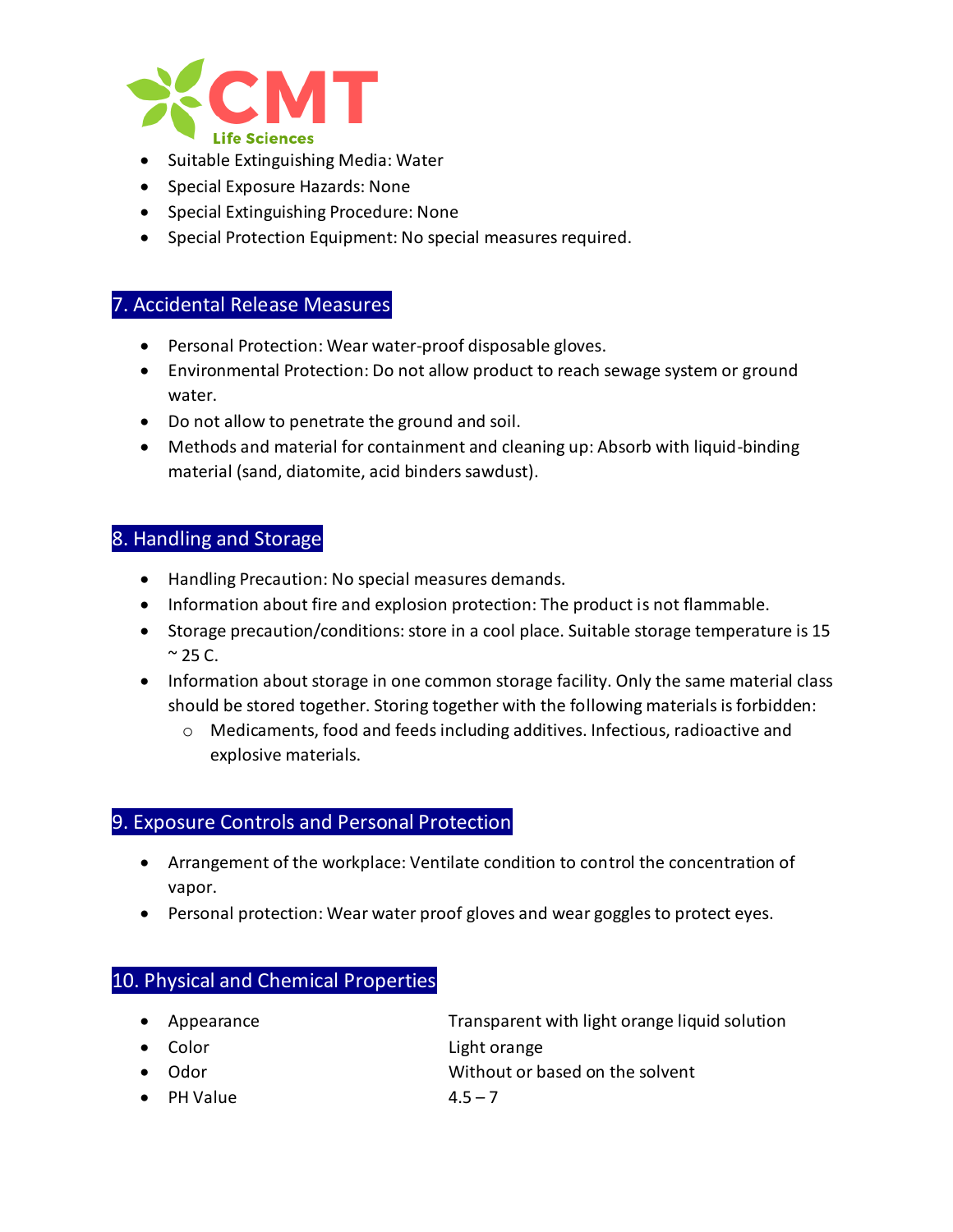

• Change in condition

|           | Melting point                 | Undetermined                                 |
|-----------|-------------------------------|----------------------------------------------|
|           | Boiling point                 | $>100 C$                                     |
| $\bullet$ | Ignition temperature          | Not determined                               |
| $\bullet$ | Flash point                   | Not applicable                               |
| $\bullet$ | Flammability (Solid, gaseous) | Not applicable                               |
| $\bullet$ | Decomposition temperature     | Not determined                               |
| $\bullet$ | Self-ignition                 | Product does not self-ignite                 |
| $\bullet$ | Danger of explosion           | Product does not present an explosion hazard |
| ٠         | <b>Explosion limits</b>       |                                              |
|           | Lower                         | Not determined                               |
|           | Upper                         | Not determined                               |
|           | Vapor pressure                | Not determined                               |
| $\bullet$ | Density at 200 C              | $1.01$ g/cm3                                 |
| $\bullet$ | Relative density              | Not determined                               |
| $\bullet$ | Vapor density                 | Not determined                               |
| $\bullet$ | Evaporation rate              | Not determined                               |
| $\bullet$ | Solubility in water           | Soluble                                      |
| $\bullet$ | Segregation coefficient       | Not determined                               |
|           | Viscosity dynamic at 200 C    | 1.005 mPas                                   |

# 11. Stability and Reactivity

- Thermal decomposition: No decomposition if used according to specifications.
- Possibility of hazardous reaction: No dangerous reaction known.
- Conditions to avoid: No further relevant information available.
- Incompatible materials: No further relevant information available.
- Hazardous decomposition products:

Could be released in case of fire

Carbon monoxide and carbon dioxide

# 12. Toxicological Information

• Acute toxicity: Basic all ingredients are safe.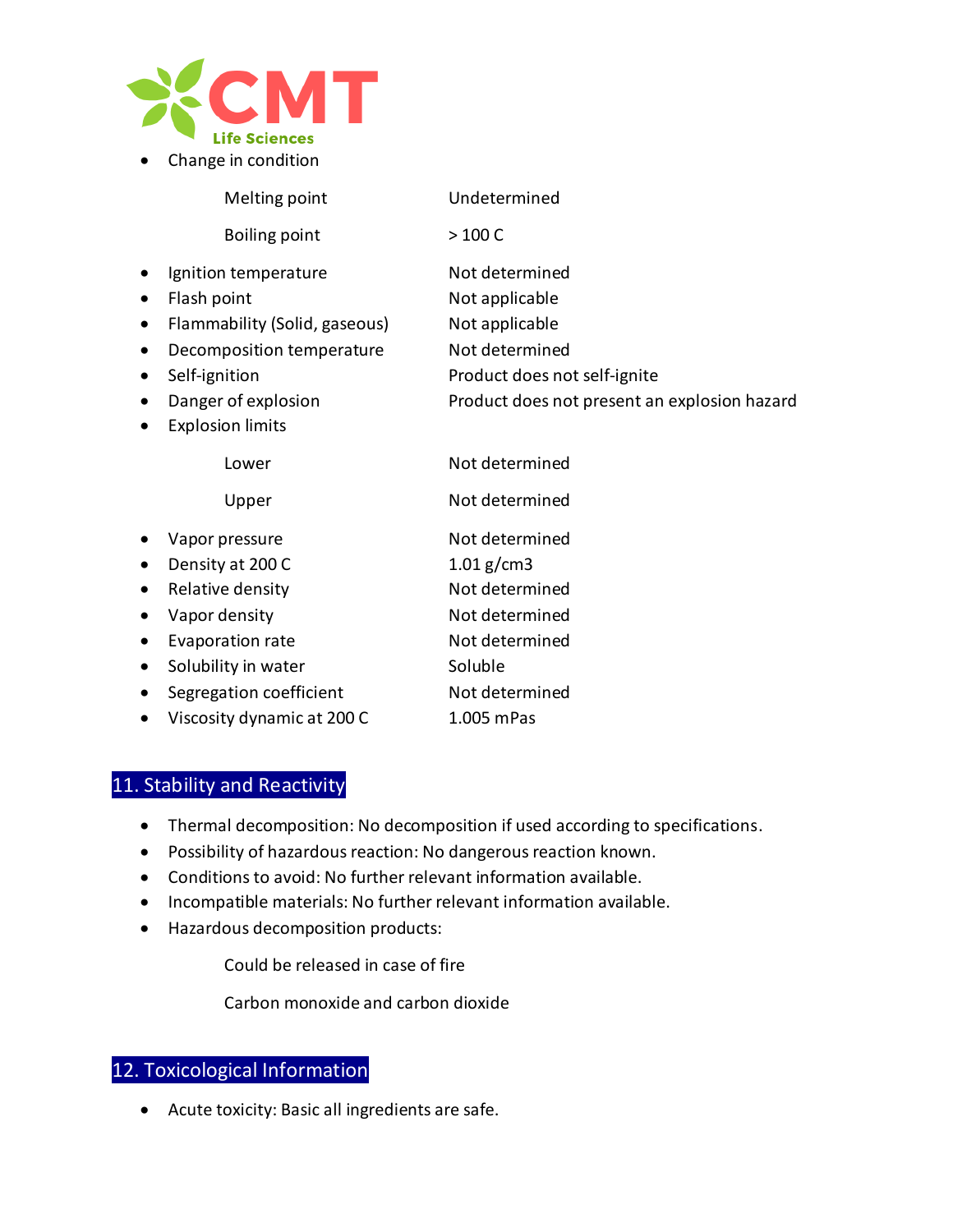

- Principal Hazards: Harmless to human under ordinary use.
- Skin irritation: No irritating.
- Specific risks: None.

## 13. Ecological Information

- Aquatic toxicity: No further relevant information available.
- Persistence and degradability: No further relevant information available.
- Bioaccumulative potential: No further relevant information available.
- Mobility in soil: No further relevant information available.

### 14. Disposal Consideration

- Product: Recyclable
- Un-cleaned package: Disposal must be made according to official regulations.
- Cleaned packing: Empty packing can be recycled.

### 15. Transportation

- Transport hazard class: Not Restricted
- Environmental hazards: No
- Marine pollutant: None
- Transport in bulk according to IBC code: Not applicable
- IATA : Not dangerous goods

## 16. Regulatory Information

- Labeling according to Regulation (EC) No 1272/2008: Void
- Hazard pictograms: Void
- Hazard statements: Void
- Other regulations, limitations and prohibitive regulations: National and local regulations concerning chemicals shall be observed.

# 17. Other Information